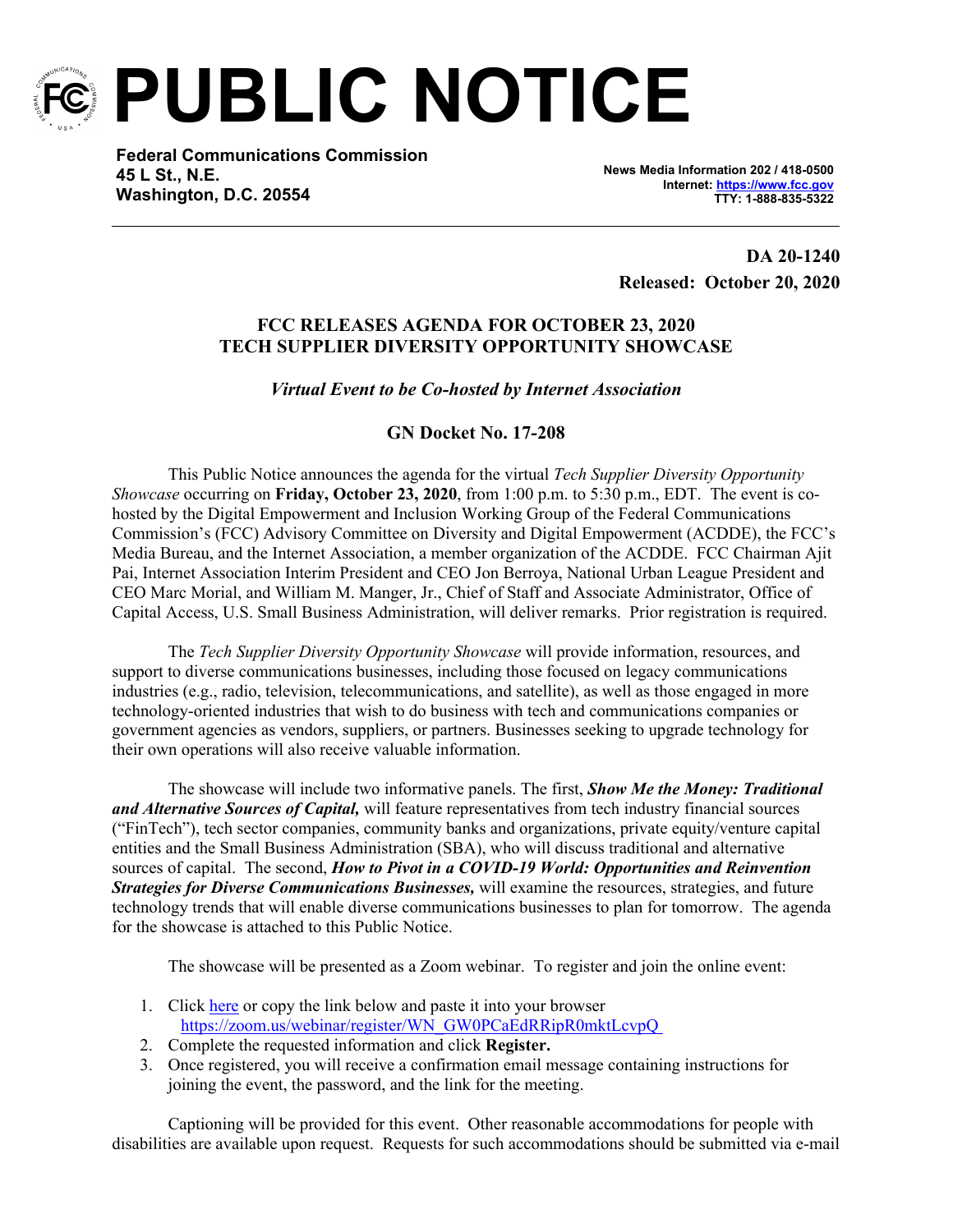to [fcc504@fcc.gov](mailto:fcc504@fcc.gov) or by calling the Consumer & Governmental Affairs Bureau at (202) 418-0530 (voice), (202) 418-0432 (TTY). Such requests should include a detailed description of the accommodation needed. In addition, please include a way for the FCC to contact the requester if more information is needed to fill the request. Please allow at least five days' advance notice for accommodation requests; last minute requests will be accepted but may not be possible to accommodate.

More information about the ACDDE is available at [https://www.fcc.gov/advisory-committee](https://www.fcc.gov/advisory-committee-diversity-and-digital-enpowerment)[diversity-and-digital-enpowerment](https://www.fcc.gov/advisory-committee-diversity-and-digital-enpowerment). You may also contact Jamila Bess Johnson, the Designated Federal Officer for the Advisory Committee on Diversity and Digital Empowerment, at (202) 418-2608, or [Jamila-Bess.Johnson@fcc.gov;](mailto:Jamila-Bess.Johnson@fcc.gov) or Julie Saulnier, Deputy Designated Federal Officer, at (202) 418-1598, or [Julie.Saulnier@fcc.gov;](mailto:Julie.Saulnier@fcc.gov) or Jamile Kadre, Deputy Designated Federal Officer, at (202) 418-2245 or [Jamile.Kadre@fcc.gov](mailto:Jamile.Kadre@fcc.gov).

**– FCC –**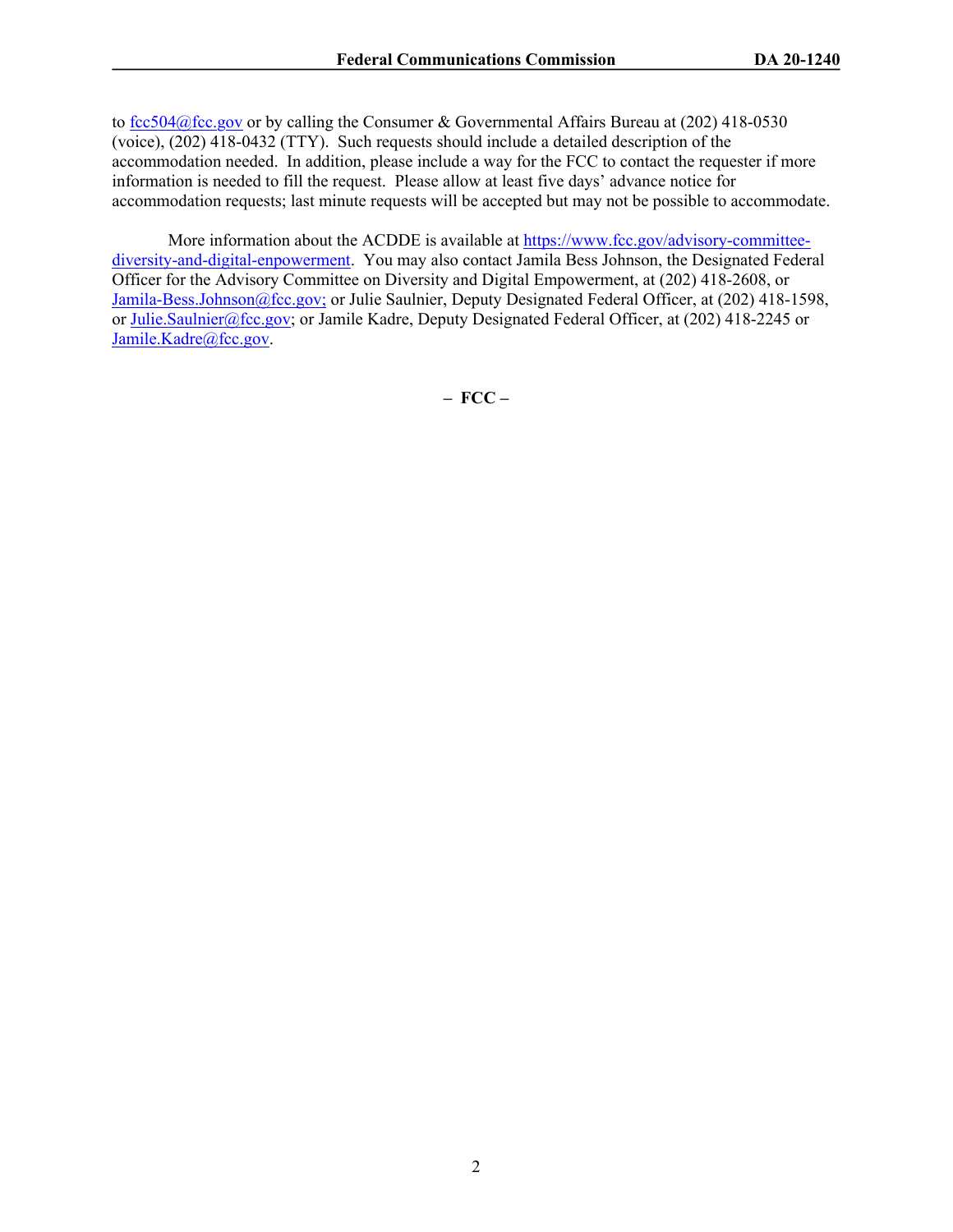## **APPENDIX**



# *TECHNOLOGY SUPPLIER DIVERSITY OPPORTUNITY SHOWCASE*

# **CO-SPONSORED BY THE MEDIA BUREAU FEDERAL COMMUNICATIONS COMMISSION, INTERNET ASSOCIATION, AND THE DIGITAL EMPOWERMENT AND INCLUSION WORKING GROUP OF THE ADVISORY COMMITTEE ON DIVERSITY AND DIGITAL EMPOWERMENT**

**October 23, 2020 1:00 p.m. – 5:30 p.m.**

# **VIRTUAL AGENDA**

1:00 pm: **Welcome** 

Rudy Brioché, Vice President and Policy Counsel, Global Public Policy Comcast Corporation Chair, Digital Empowerment and Inclusion Working Group

Sanford S. Williams, Director FCC Office of Communications Business Opportunities

FCC Chairman Ajit Pai

Anna M. Gomez, Partner, Wiley Rein LLP Representing Hispanic National Bar Association Chair, Advisory Committee on Diversity and Digital Empowerment

Jon Berroya, Interim CEO and President Internet Association

S. Jenell Trigg, Esq., Member, Lerman Senter PLLC Representing Wireless Internet Service Providers Association Co-Lead, Digital Empowerment Subgroup, Digital Empowerment and Inclusion Working Group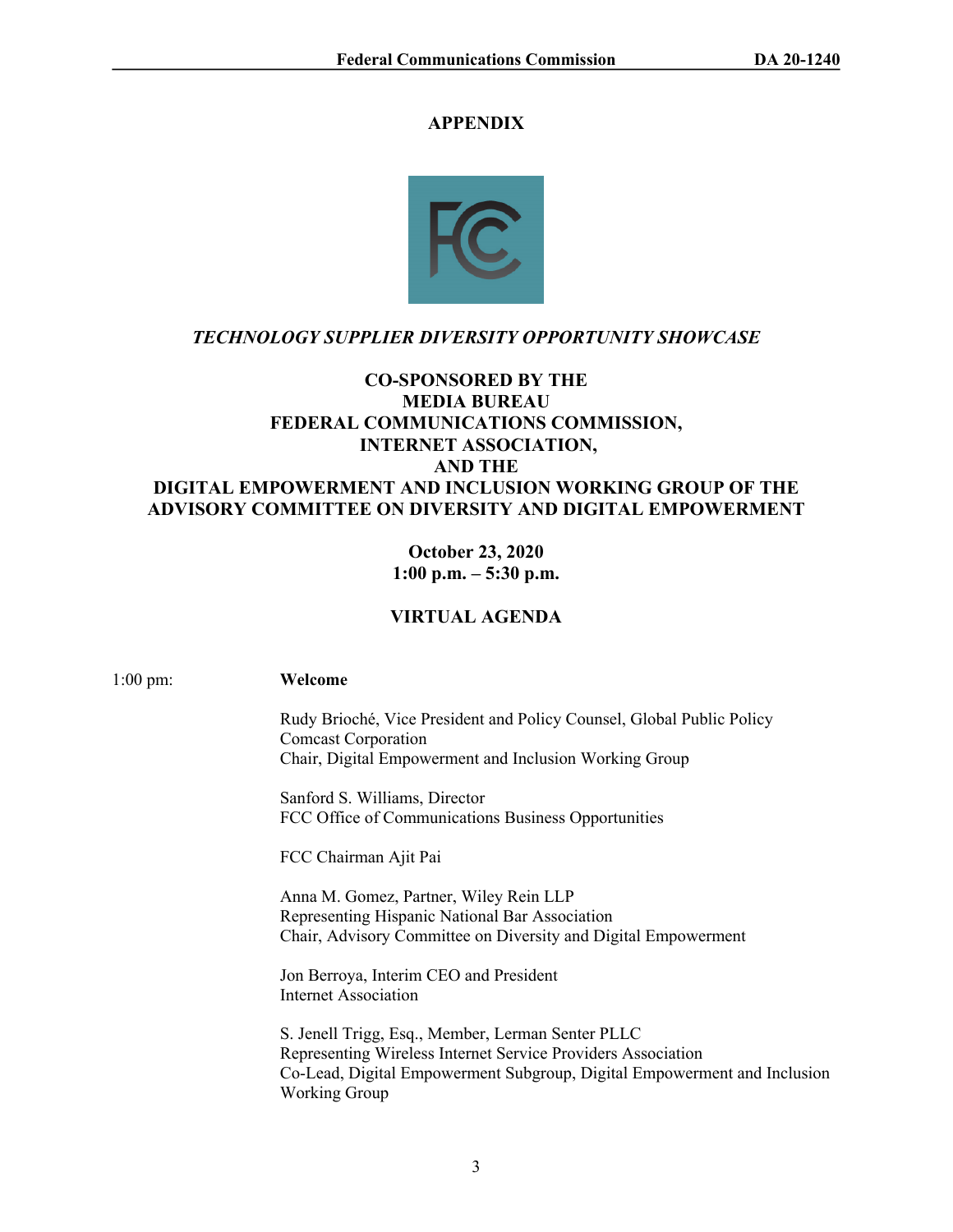## 1:25 pm: **Session I: Show Me the Money! Traditional and Alternative Sources of Capital**

#### **Moderator**

Clint Odom, Senior Vice President for Policy and Advocacy and Washington Bureau Executive Director National Urban League Member, Startup Subgroup, Diversity in the Tech Sector Working Group, ACDDE

### **Remarks**

William M. Manger, Jr., Chief of Staff and Associate Administrator Office of Capital Access, US Small Business Administration

#### **Panelists**

Jesús Borboa, Supplier Diversity Manager PayPal

Melissa Bradley, Founder and Managing Member 1863 Ventures

Marcelino Ford-Levine, Managing Director Intel Capital

Dr. Francis C. Spampinato, Associate Administrator Office of Government Contracting and Business Development US Small Business Administration

Yanki Tshering, Executive Director Business Center for New Americans

Sonja Wells, Chief Lending Officer City First Bank

- 3:00 pm: **Workshop Break**
- 3:20 pm: **Remarks**

Sean Perryman, Director, Social Impact Policy and Counsel Internet Association Member, Supplier Diversity Subgroup, Diversity in the Tech Sector Working Group, ACDDE

Dr. Nicol Turner Lee, Senior Fellow and Director, Brookings Institution Center for Technology Innovation – Governance Studies Chair, Diversity in the Tech Sector Working Group, ACDDE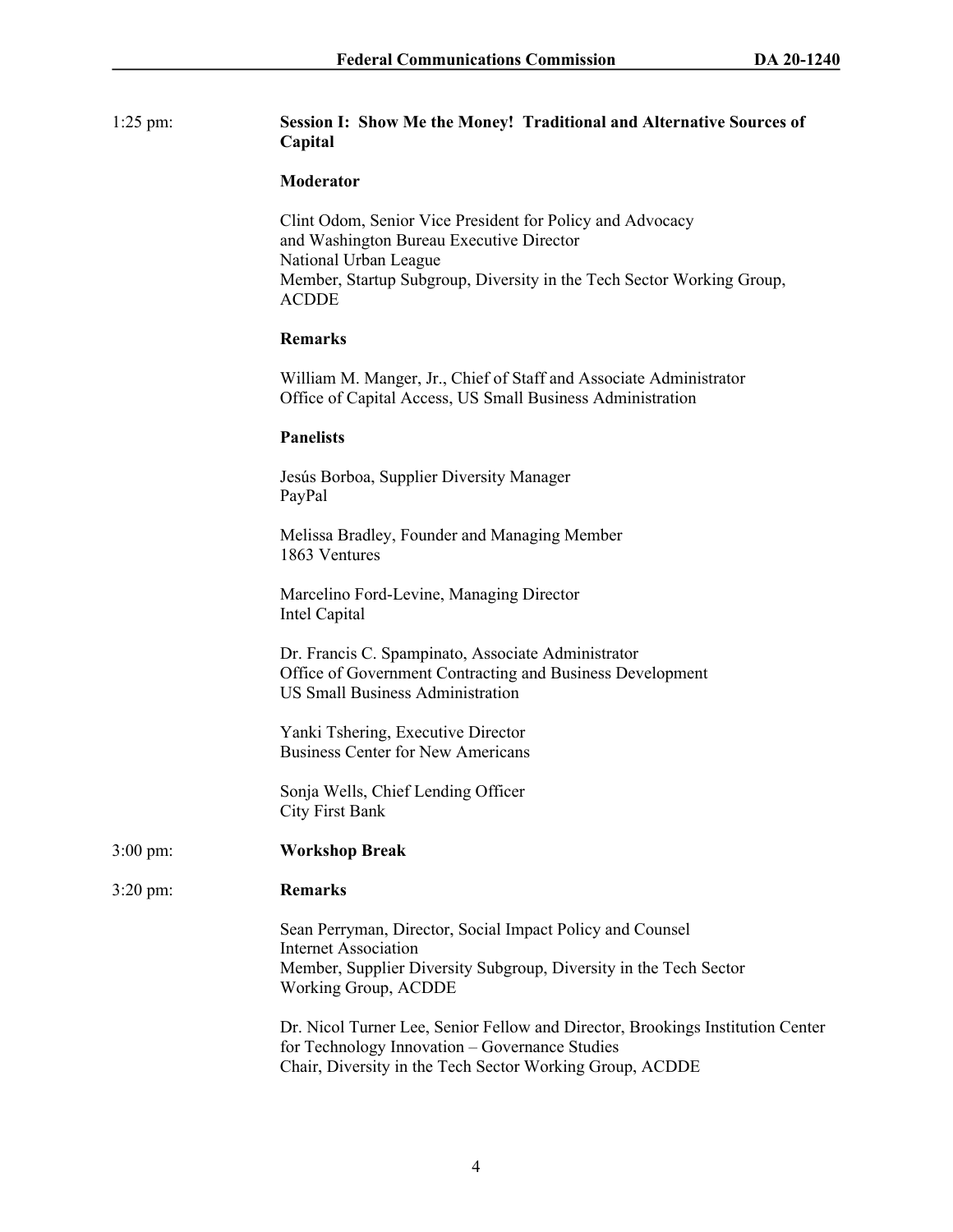### 3:30 pm: **Session II: How to Pivot in a COVID-19 World: Opportunities and Reinvention Strategies for Diverse Communications Businesses**

#### **Moderator**

Dr. Ron Johnson, Chief Subject Matter Expert – Diversity and Inclusion The Wireless Infrastructure Association Lead, Supplier Diversity Subgroup, Diversity in the Tech Sector Working Group, ACDDE

## **Remarks**

Marc Morial, President and CEO National Urban League

### **Panelists**

Anita Stephens Graham, Maryland Market Manager Arctaris Impact Fund; Advisor, *Heart and Soul Magazine*

Ajamu Johnson, Vice President, Procurement Comcast Corporation

Joyce Christanio, Senior Program Manager, Supplier Diversity T-Mobile USA

David Reaves, Director - Partnerships and Professional Services, Public Sector Verizon Business Group

Melynnie Rizvi, Deputy General Counsel, Senior Director of Employment, Inclusion, and Impact SurveyMonkey

Guylaine Saint Juste**,** Managing Director, Employer of Influence Strategy Year Up

## 5:20 pm **Closing Remarks**

Susan Au Allen, National President and CEO, US Pan Asian American Chamber of Commerce Education Foundation Co-Lead, Digital Empowerment Subgroup, Digital Empowerment & Inclusion Working Group

Jamila Bess Johnson, Designated Federal Officer, Advisory Committee on Diversity and Digital Empowerment Federal Communications Commission